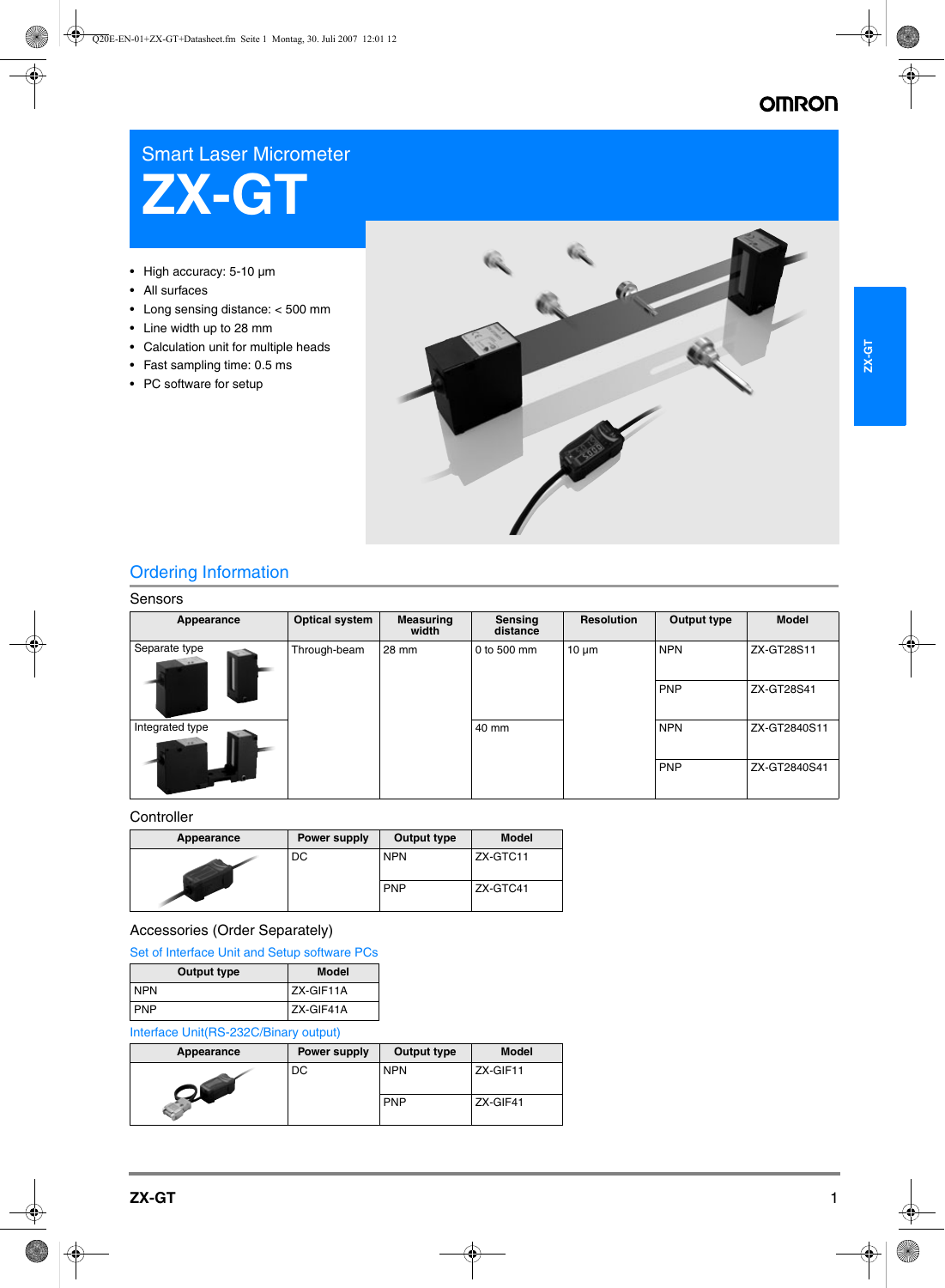# **OMRO**

Setup software PCs

| Name             | <b>Model</b> |
|------------------|--------------|
| Smart Monitor GT | ZX-GSW11     |

#### Calculating Units

| Appearance | <b>Model</b> |
|------------|--------------|
|            | ZX-CAL2      |

### Receiver-Controller Extension Cable

| Cable length    | <b>Model</b>          | Quantity              |     |
|-----------------|-----------------------|-----------------------|-----|
|                 | <b>Standard cable</b> | <b>Flexible cable</b> |     |
| 1 m             | ZX-XGC1A              | ZX-XGC1R              | 1 m |
| 2 m             | ZX-XGC2A              | ZX-XGC2R              |     |
| 5 m             | ZX-XGC5A              | ZX-XGC5R              |     |
| 8 m             | ZX-XGC8A              | ZX-XGC8R              |     |
| 20 <sub>m</sub> | ZX-XGC20A             | ZX-XGC20R             |     |

Up to two extension cables can be connected. However, be sure to limit the total extension cable length between the receiver and the Controller to 30 meters (including the receiver cable).

# **Specifications**

#### Sensor

| Item                                         | <b>ZX-GT28S11</b>                                                                                                                                                                                                          | ZX-GT2840S11                                                                                   | <b>ZX-GT28S41</b>                         | ZX-GT2840S41    |
|----------------------------------------------|----------------------------------------------------------------------------------------------------------------------------------------------------------------------------------------------------------------------------|------------------------------------------------------------------------------------------------|-------------------------------------------|-----------------|
| Output type                                  | <b>NPN</b>                                                                                                                                                                                                                 |                                                                                                | <b>PNP</b>                                |                 |
| Appearance                                   | Separate type                                                                                                                                                                                                              | Integrated type                                                                                | Separate type                             | Integrated type |
| Light source                                 | Visible semiconductor laser diode (wavelength 650 nm, CLASS 1 of EN60825-1/IEC60825-1, CLASS of<br>FDA(21CFR 1040.10 and 1040.11)                                                                                          |                                                                                                |                                           |                 |
| Measuring width                              | 28 mm                                                                                                                                                                                                                      |                                                                                                |                                           |                 |
| Sensing distance                             | 0 to 500 mm                                                                                                                                                                                                                | 40 mm                                                                                          | 0 to 500 mm                               | 40 mm           |
| Minimum sensing object                       | $0.5$ mm dia. <sup><math>(1)</math></sup>                                                                                                                                                                                  | $0.2$ mm dia.                                                                                  | $0.5$ mm dia. <sup><math>(1)</math></sup> | $0.2$ mm dia.   |
| Linearity                                    | $±0.1\%F.S.(2)$                                                                                                                                                                                                            |                                                                                                |                                           |                 |
| Resolution                                   |                                                                                                                                                                                                                            | 10 $\mu$ m (number of process values to average: 16) <sup>(3)</sup>                            |                                           |                 |
| Temperature characteristic                   | $\pm 0.01\%$ F.S/C <sup>(*4)</sup>                                                                                                                                                                                         |                                                                                                |                                           |                 |
| Indicators (emitter)                         |                                                                                                                                                                                                                            | Laser ON indicator (green), laser alarm indicator (red)                                        |                                           |                 |
| Indicator (receiver)                         | Optical axis setting indicator (green)                                                                                                                                                                                     |                                                                                                |                                           |                 |
| Laser OFF input/sync input                   | ON: Short-circuited with 0 V or 1.5 V max.<br>ON: Short-circuited with power supply voltage or<br>OFF: Open (leakage current: 0.1 mA max.)<br>power supply voltage -1.5 V max.<br>OFF: Open (leakage current: 0.1 mA max.) |                                                                                                |                                           |                 |
| Laser deterioration alarm output             | PNP open-collector output<br>NPN open-collector output<br>30 VDC 20 mA max.<br>30 VDC 20 mA max.<br>Residual voltage 1.2 V max.<br>Residual voltage 2 V max.                                                               |                                                                                                |                                           |                 |
| Power consumption (emitter)                  | 30 mA max.                                                                                                                                                                                                                 |                                                                                                |                                           |                 |
| Power supply voltage (emitter)               | 24 VDC +10%, -15% ripple (p-p) 10% max.                                                                                                                                                                                    |                                                                                                |                                           |                 |
| Dielectric strength                          | 1,000 VAC, 50/60 Hz for 1 min                                                                                                                                                                                              |                                                                                                |                                           |                 |
| Insulation resistance                        | 20 M $\Omega$ (at 500 VDC megger)                                                                                                                                                                                          |                                                                                                |                                           |                 |
| Operating ambient illumination<br>(emitter)  | 3,000 lx (incandescent light)                                                                                                                                                                                              |                                                                                                |                                           |                 |
| Operating ambient illumination<br>(receiver) | 1,000 lx (incandescent light) $(5)$                                                                                                                                                                                        |                                                                                                |                                           |                 |
| Ambient temperature                          |                                                                                                                                                                                                                            | Operating: 0 to $+40^{\circ}$ C Storage: -15 to $+50^{\circ}$ C(with no icing or condensation) |                                           |                 |
| Ambient humidity                             |                                                                                                                                                                                                                            | Operating and storage: 35 to 85% (with no condensation)                                        |                                           |                 |
| Vibration resistance (durability)            | 10 to 150 Hz Single-amplitude: 0.75 mm for 80 min each in X, Y and Z directions                                                                                                                                            |                                                                                                |                                           |                 |
| Degree of protection                         | IEC60529 IP40                                                                                                                                                                                                              |                                                                                                |                                           |                 |
| Cable length                                 | 2 <sub>m</sub>                                                                                                                                                                                                             |                                                                                                |                                           |                 |
| <b>Material</b>                              | Case: aluminum die-cast, Lens: glass                                                                                                                                                                                       |                                                                                                |                                           |                 |
| Weight (packed state)                        | Approx. 550 g<br>Approx. 570 g                                                                                                                                                                                             |                                                                                                | Approx. 550 g                             | Approx. 570 g   |
| Accessories                                  | Laser warning labels, Instruction Sheet                                                                                                                                                                                    |                                                                                                |                                           |                 |

F.S.: 28 mm measuring range of receiver

<span id="page-1-0"></span>\*1: Distance between emitter and receiver: 500 mm, measurement object at 250 mm from receiver. Glass ends of chamfer 0.1 mm or more can be detected in glass edge measurement mode. (at binary level 70%)

\*2: Linearity is given to be a typical error with respect to an ideal straight line when the distance between the emitter and receiver is 100 mm and light is blocked at a distance of 50 mm from the the mitter and receiver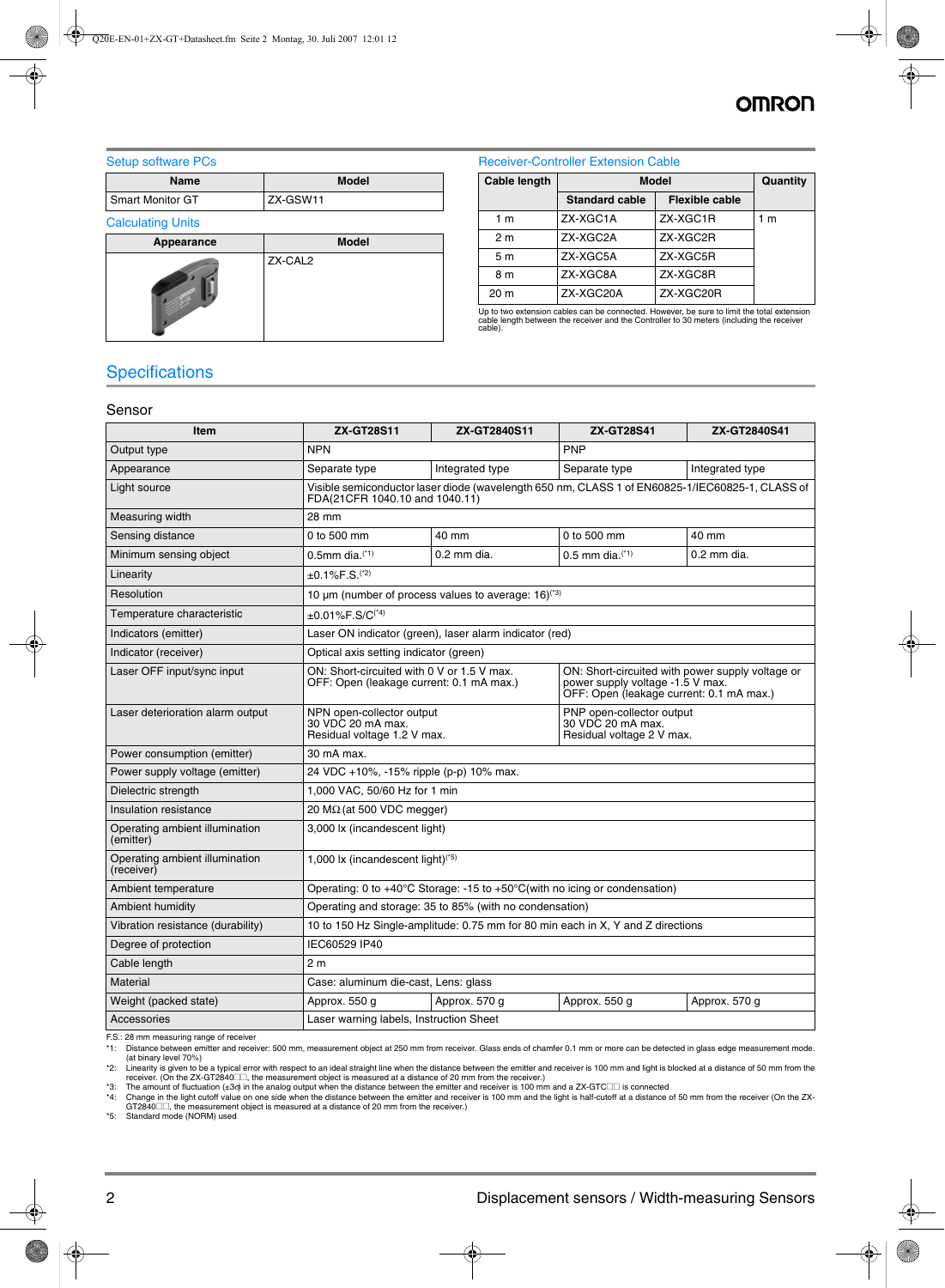**Controller** 

|                                         | Item                                                                                                                                                                                                                                                   | ZX-GTC11                                                                                                                                                                        | ZX-GTC41                                                                                                                        |  |
|-----------------------------------------|--------------------------------------------------------------------------------------------------------------------------------------------------------------------------------------------------------------------------------------------------------|---------------------------------------------------------------------------------------------------------------------------------------------------------------------------------|---------------------------------------------------------------------------------------------------------------------------------|--|
| Output type                             |                                                                                                                                                                                                                                                        | <b>NPN</b>                                                                                                                                                                      | PNP                                                                                                                             |  |
|                                         | Measurement cycle <sup>(*1)</sup>                                                                                                                                                                                                                      | 1.5 ms (standard mode (NORM))<br>0.5 ms (high-speed mode (FAST)) <sup>(*2)</sup>                                                                                                |                                                                                                                                 |  |
| Samples to average                      |                                                                                                                                                                                                                                                        | 1/2/4/8/16/32/64/128/256/512/1024/2048/4096                                                                                                                                     |                                                                                                                                 |  |
| Analog output <sup>(*3)</sup>           |                                                                                                                                                                                                                                                        | For current output: 4 to 20 mA/F.S., max. load resistance 300 $\Omega$<br>For voltage output: $\pm 4$ V, ( $\pm 5$ V, 1 to 5 V <sup>(*4)</sup> ), output impedance 100 $\Omega$ |                                                                                                                                 |  |
|                                         | Timing input, bank switching input,<br>zero reset input, reset input                                                                                                                                                                                   | ON: short-circuited with 0V or 1.5V max.<br>OFF: Open (leakage current: 0.1 mA max.)                                                                                            | ON: short-circuited with power supply voltage or<br>power supply voltage -1.5V max.<br>OFF: Open (leakage current: 0.1 mA max.) |  |
|                                         | <b>HIGH/PASS/LOW</b><br>PNP open-collector output<br>NPN open-collector output<br>30 VDC 50 mA max.<br>30 VDC 50 mA max.<br>Judgment output <sup>(*5)</sup><br>Residual voltage 1.2 V max.<br>Residual voltage 2 V max.<br>Sync output <sup>(*6)</sup> |                                                                                                                                                                                 |                                                                                                                                 |  |
| Indicator                               |                                                                                                                                                                                                                                                        | Judgment output indicator: HIGH (orange), PASS (green), LOW (orange)<br>Main display (red) Sub-display (yellow) Bank 1/2 (orange), zero reset (green)                           |                                                                                                                                 |  |
| Main<br>functions                       | Number of registered<br>setups                                                                                                                                                                                                                         | 2 banks                                                                                                                                                                         |                                                                                                                                 |  |
|                                         | <b>Measurement Mode</b>                                                                                                                                                                                                                                | Interrupted beam width measurement, incident beam width measurement, outer diameter measure-<br>wire position measurement, glass edge position measurement                      | ment, center position measurement, IC lead pitch, IC lead width judgment, specified edge measurement,                           |  |
|                                         | Display during<br>measurement                                                                                                                                                                                                                          | Measured value, resolution, threshold, voltage output value, current output value (number of display dig-<br>its can be changed)                                                |                                                                                                                                 |  |
|                                         | Zero reset functions                                                                                                                                                                                                                                   | Offset setting of zero reset value, zero reset value memory                                                                                                                     |                                                                                                                                 |  |
|                                         | Hold                                                                                                                                                                                                                                                   | Sample hold, peak hold, bottom hold, peak-to-peak hold, average hold, delay hold                                                                                                |                                                                                                                                 |  |
|                                         | Timer functions                                                                                                                                                                                                                                        | ON delay, OFF delay, one-shot                                                                                                                                                   |                                                                                                                                 |  |
|                                         | <b>Adjustment functions</b>                                                                                                                                                                                                                            | Optical Axis adjust mode/light intensityt writing mode, variable binary level, variable edge filter, analog<br>output scaling                                                   |                                                                                                                                 |  |
|                                         | Calculation                                                                                                                                                                                                                                            | 2 Possible on up to two Controllers (Calculation Unit ZX-CAL2 is required for connecting Controllers to<br>each other.) A-B, A+B, width                                         |                                                                                                                                 |  |
|                                         | Other                                                                                                                                                                                                                                                  | Measurement cycle setting, threshold setting, hysteresis setting, initialization, key lock                                                                                      |                                                                                                                                 |  |
|                                         | Temperature characteristic                                                                                                                                                                                                                             | $±0.005%$ F.S./°C                                                                                                                                                               |                                                                                                                                 |  |
| Current consumption                     |                                                                                                                                                                                                                                                        | 150 mA max. (including receiver)                                                                                                                                                |                                                                                                                                 |  |
| Power supply voltage                    |                                                                                                                                                                                                                                                        | 24 VDC +10%, -15% ripple (p-p) 10% max.                                                                                                                                         |                                                                                                                                 |  |
| Dielectric strength                     |                                                                                                                                                                                                                                                        | 1,000 VAC, 50/60 Hz for min                                                                                                                                                     |                                                                                                                                 |  |
| <b>Insulation resistance</b>            |                                                                                                                                                                                                                                                        | 20 M $\Omega$ (at 500 VDC megger)                                                                                                                                               |                                                                                                                                 |  |
| Ambient temperature                     |                                                                                                                                                                                                                                                        | Operating: 0 to +50°C Storage: -15 to +60°C (with no icing or condensation)                                                                                                     |                                                                                                                                 |  |
| <b>Ambient humidity</b>                 |                                                                                                                                                                                                                                                        | Operating and storage: 35 to 85% (with no condensation)                                                                                                                         |                                                                                                                                 |  |
|                                         | Vibration resistance(durability)                                                                                                                                                                                                                       | 10 to 150 Hz Single-amplitude: 0.35 mm for 80 min each in X, Y and Z directions                                                                                                 |                                                                                                                                 |  |
| Degree of protection                    |                                                                                                                                                                                                                                                        | IEC60529 IP20                                                                                                                                                                   |                                                                                                                                 |  |
| Cable length                            |                                                                                                                                                                                                                                                        | 2 <sub>m</sub>                                                                                                                                                                  |                                                                                                                                 |  |
| Material                                |                                                                                                                                                                                                                                                        | Case: PBT (polybutylene terephthalate), Cover: Polycarbonate                                                                                                                    |                                                                                                                                 |  |
|                                         | Weight (packed state)                                                                                                                                                                                                                                  | Approx. 330 g                                                                                                                                                                   |                                                                                                                                 |  |
| Accessories<br><b>Instruction Sheet</b> |                                                                                                                                                                                                                                                        |                                                                                                                                                                                 |                                                                                                                                 |  |

\*1: The first response time is "measurement cycle x (number of samples to average setting + 1) + 1 ms" max. For the second response time onwards, the specified measurement cycle time is output.

\*2: The response time in the high-speed mode (FAST) for the IC lead pitch and IC lead width judgment modes is 1 ms.<br>\*3: Current/voltage can be switched using the switch provided on the rear of the Controller.<br>\*4: Can be se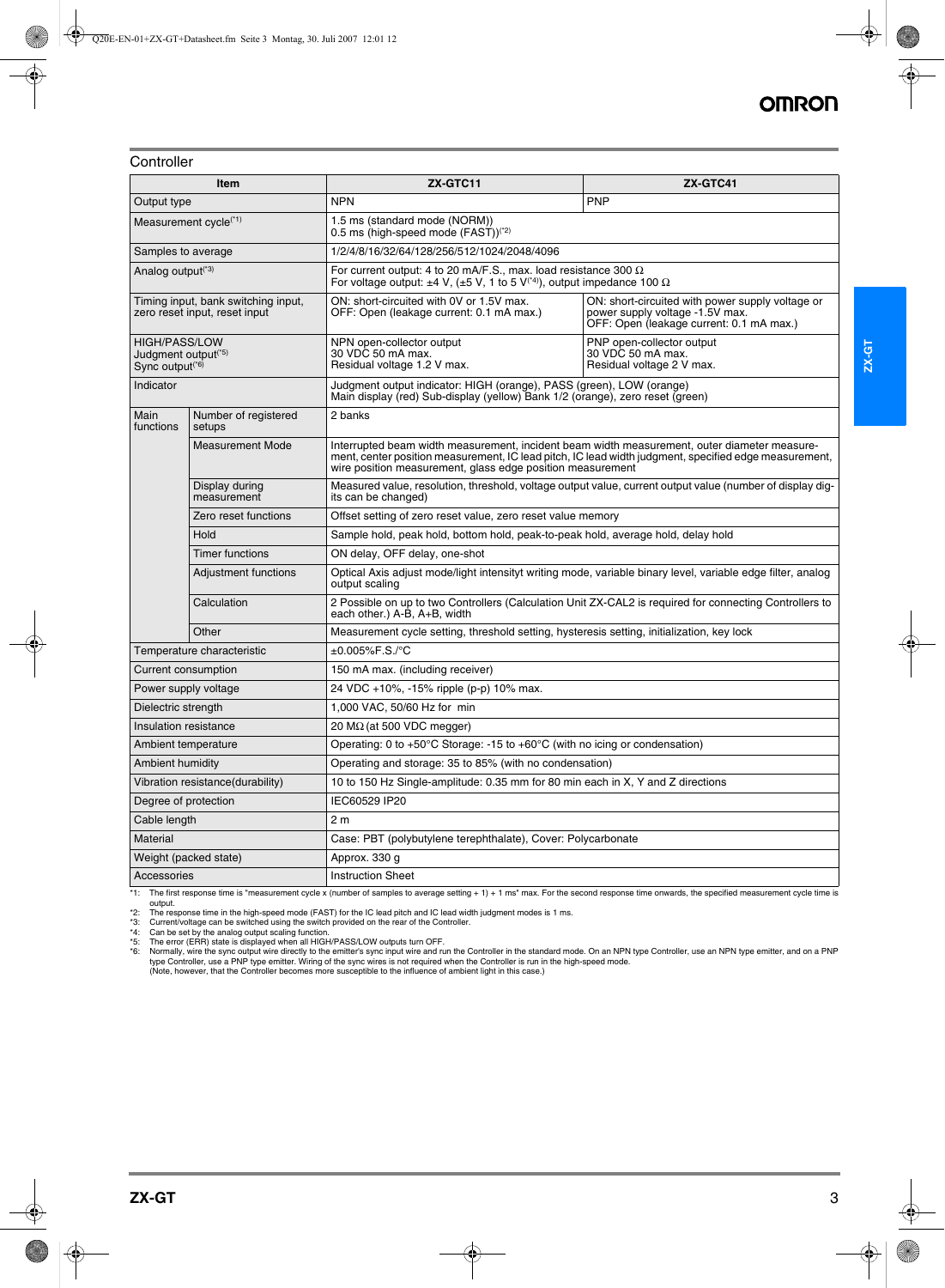# Interface Unit

| <b>Item</b>                              | ZX-GIF11/-GIF11A<br>ZX-GIF41/-GIF41A                                                                                                                                                         |  |  |
|------------------------------------------|----------------------------------------------------------------------------------------------------------------------------------------------------------------------------------------------|--|--|
| <b>Compatible Controller</b>             | ZX-GTC11<br>ZX-GTC41                                                                                                                                                                         |  |  |
| Indicator                                | Power ON (green), Controller communications (orange), Controller communications error (red), RS-<br>232C communications (orange), RS-232C communications error (red), binary output (orange) |  |  |
| Communications port                      | RS-232C (9-pin D-sub connector)                                                                                                                                                              |  |  |
| 12-bit binary output<br>(D11 toD0, GATE) | NPN open-collector output<br>PNP open-collector output<br>30 VDC 20 mA max.<br>30 VDC 20 mA max.<br>Residual voltage 1.2 V max.<br>Residual voltage 2 V max.                                 |  |  |
| Power supply voltage                     | Supplied from Controller (power consumption: 60 mA max.)                                                                                                                                     |  |  |
| Dielectric strength                      | 1,000 VAC, 50/60 Hz for 1 min                                                                                                                                                                |  |  |
| Insulation resistance                    | 20 M $\Omega$ (at 500 VDC megger)                                                                                                                                                            |  |  |
| Ambient temperature                      | Operating: 0 to +50 $\degree$ C Storage: -15 to +60 $\degree$ C (with no icing or condensation)                                                                                              |  |  |
| Ambient humidity                         | Operating and storage: 35 to 85% (with no condensation)                                                                                                                                      |  |  |
| Vibration resistance(durability)         | 10 to 150 Hz Single-amplitude: 0.35 mm for 80 min each in X, Y and Z directions                                                                                                              |  |  |
| Degree of protection                     | IEC60529 IP20                                                                                                                                                                                |  |  |
| Cable length                             | RS-232C 0.5 m, binary output 2 m                                                                                                                                                             |  |  |
| Material                                 | Case: PBT (polybutylene terephthalate), Cover: Polycarbonate                                                                                                                                 |  |  |
| Weight (packed state)                    | ZX-GIF $\square$ 1A: Approx. 550 g<br>ZX-GIF□1: Approx. 330 g                                                                                                                                |  |  |
| Accessories                              | ZX-GIF□1A: Setup Software (CD-ROM), 2 clamps, Instruction Sheet<br>ZX-GIF□1: 2 clamps, Instruction Sheet                                                                                     |  |  |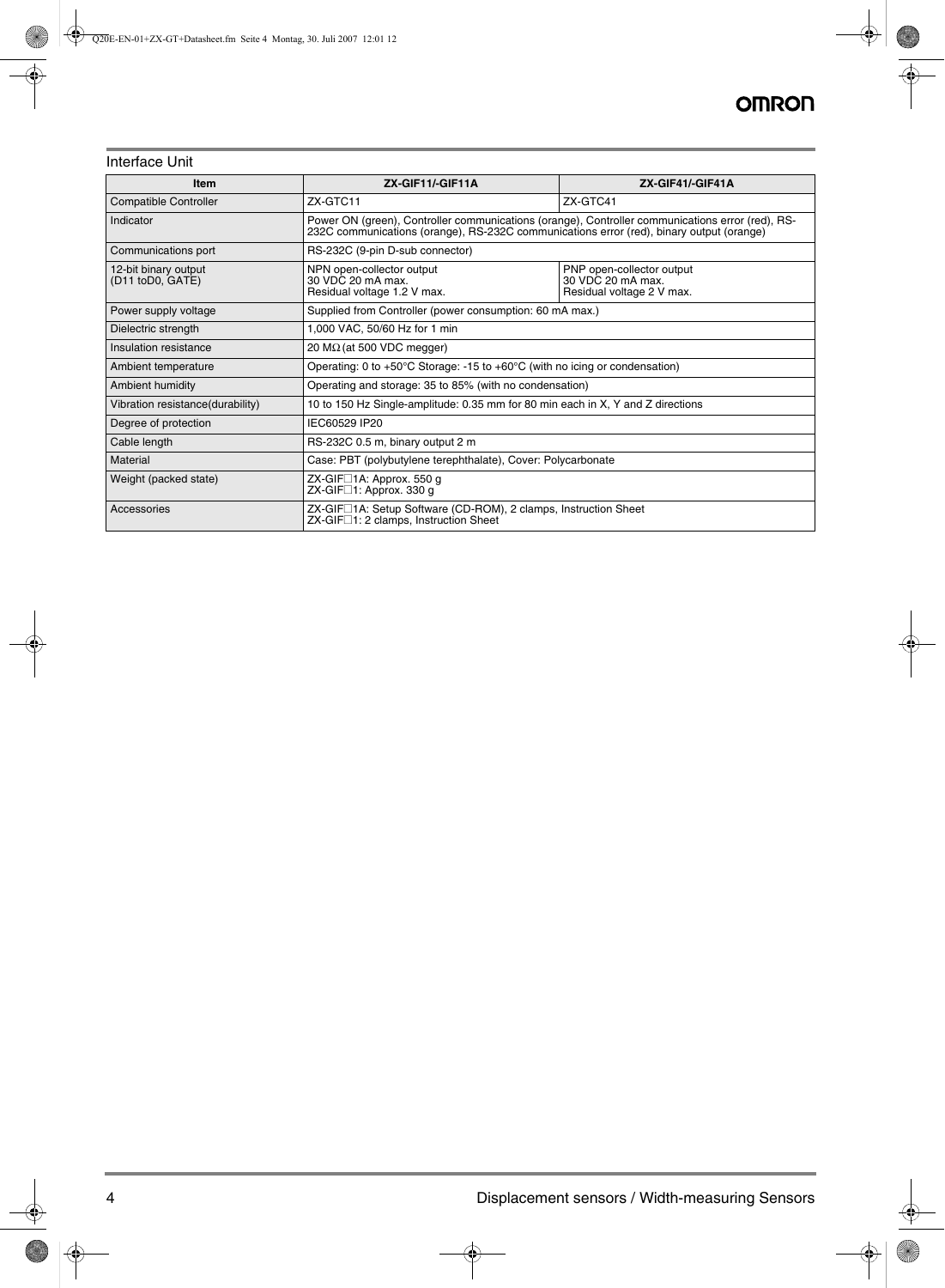## Sensor



# **Controller**



## Interface unit

ZX-CAL2



## Separate type: ZX-GT28S11/-GT28S41 Integrated type: ZX-GT2840S11/-GT2840S41



**ZX-GT**



# Receiver-controller extension cable

Calculating unit